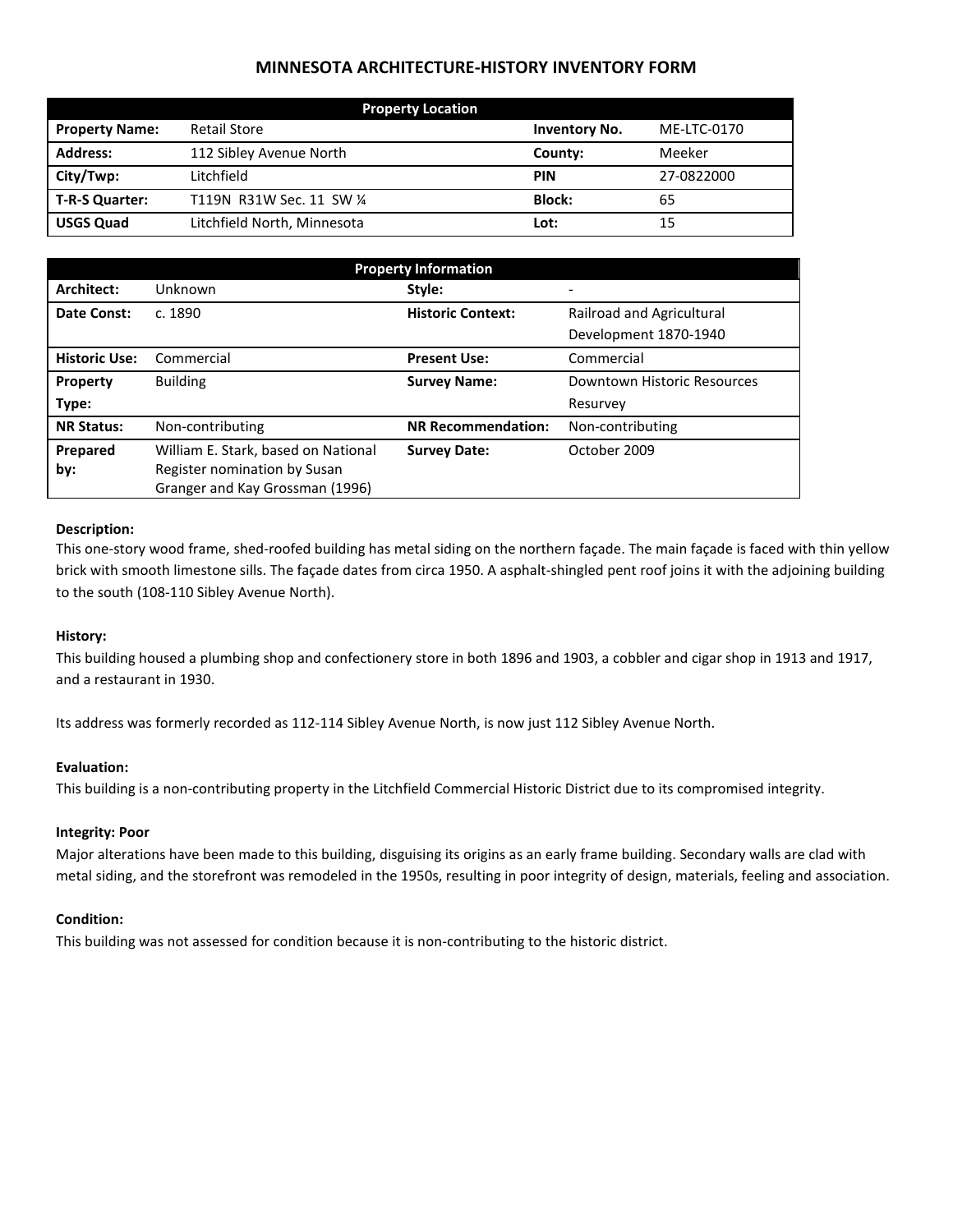

Facing SE



Facing SW